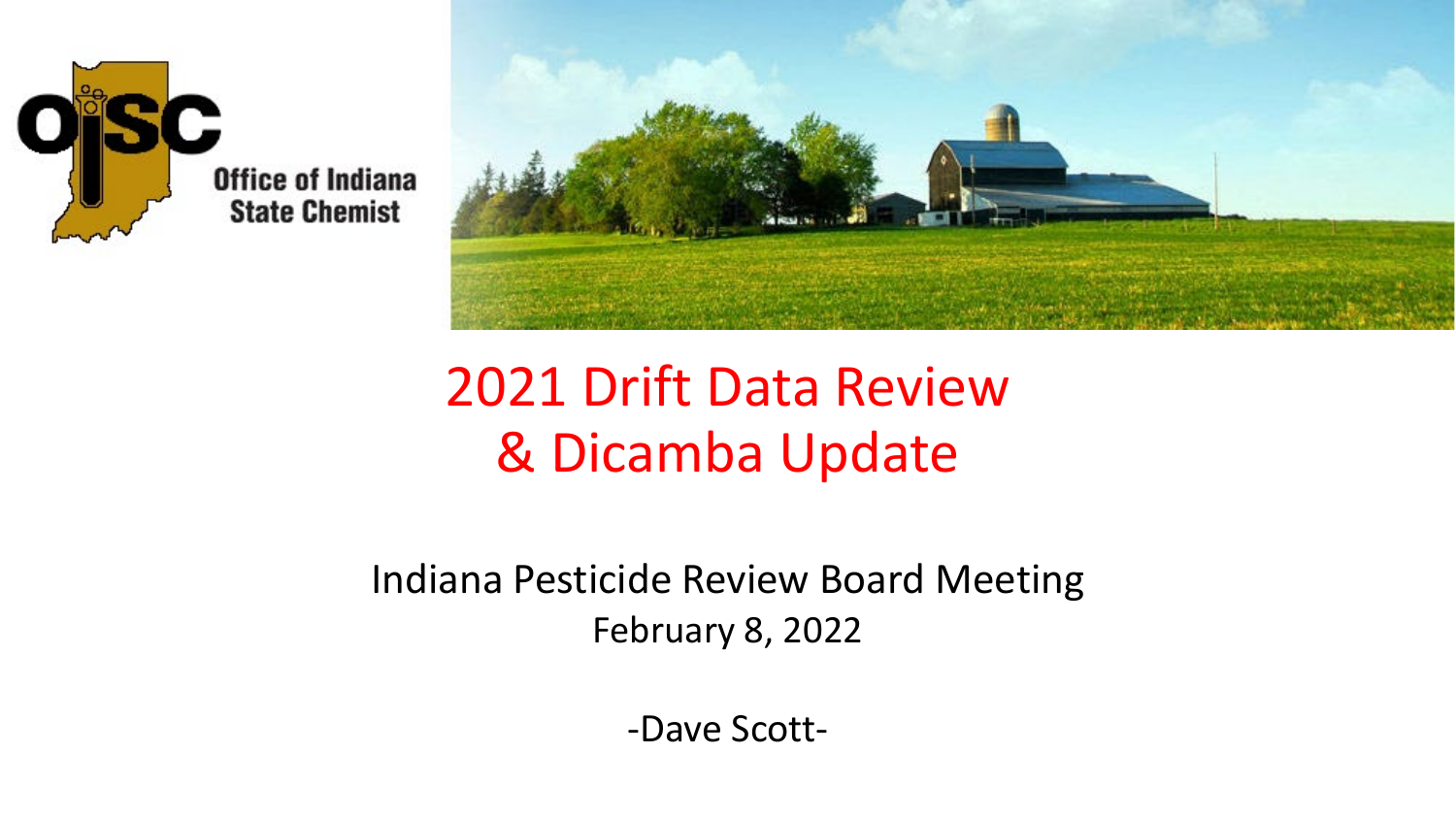# Dicamba Registration Status

#### • 2017

- Registered by EPA for over-the-top (OTT) use on DT soybeans & cotton
- Very complex & detailed label restrictions
- Dicamba complaint numbers explode for top ten soybean producing states

#### • 2018

- EPA registers dicamba OTT products for two more years (Dec. 2020)
- More label restrictions to minimize off-target plant damage
- Most state dicamba complaints don't improve significantly

#### • 2019

- Most state dicamba complaints don't improve significantly, despite some additional state restrictions
- 2020
	- Indiana & a few other states establish June  $20<sup>th</sup>$  state application cut-off date
	- Dicamba complaints improve in some states, but not all
	- Ninth Circuit Court of Appeals vacated the dicamba OTT registrations, then EPA issued a cancellation order
	- EPA then issued new registrations thru Dec. 2025 with addl. label restrictions, including June 30<sup>th</sup> cut-off date
- 2021
	- Most state dicamba incident complaints remain unchanged or worsen
	- EPA published a report recognizing the nature & extent of dicamba incidents & promises to work with states on state-specific restrictions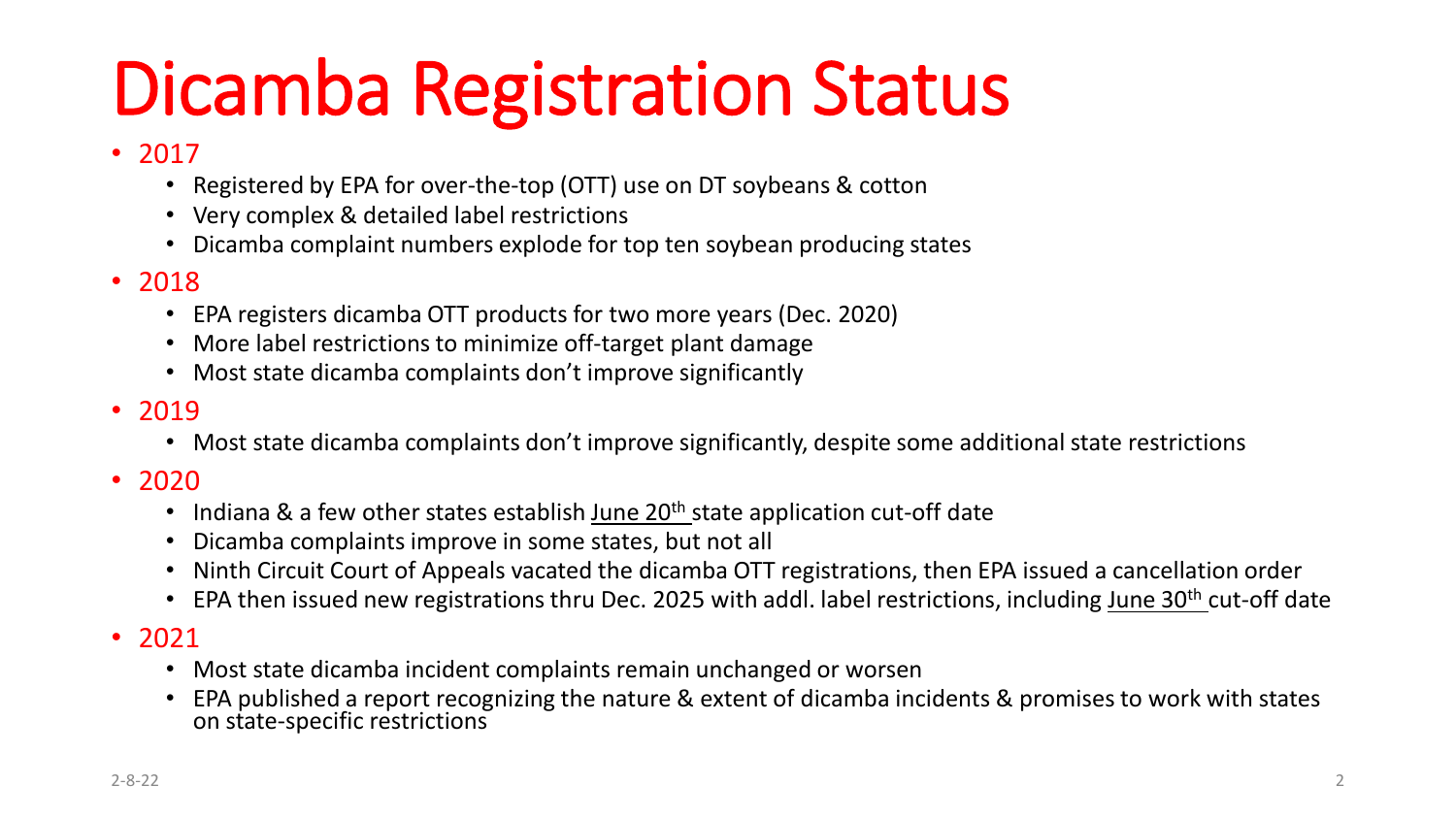## EPA December 21, 2021, Dicamba Report

- 3,500 dicamba-related incidents
- More than one million acres of non-DT soybeans allegedly damaged
- Affected crops:
	- sugar beets
	- rice
	- sweet potatoes
	- peanuts
	- grapes
- Affected non-ag plants:
	- residential plants & trees
	- wild area plants & trees (i.e. 160,000-acre wildlife refuge)
- Over 280 incident reports from Endangered Species Act (ESA) dicamba counties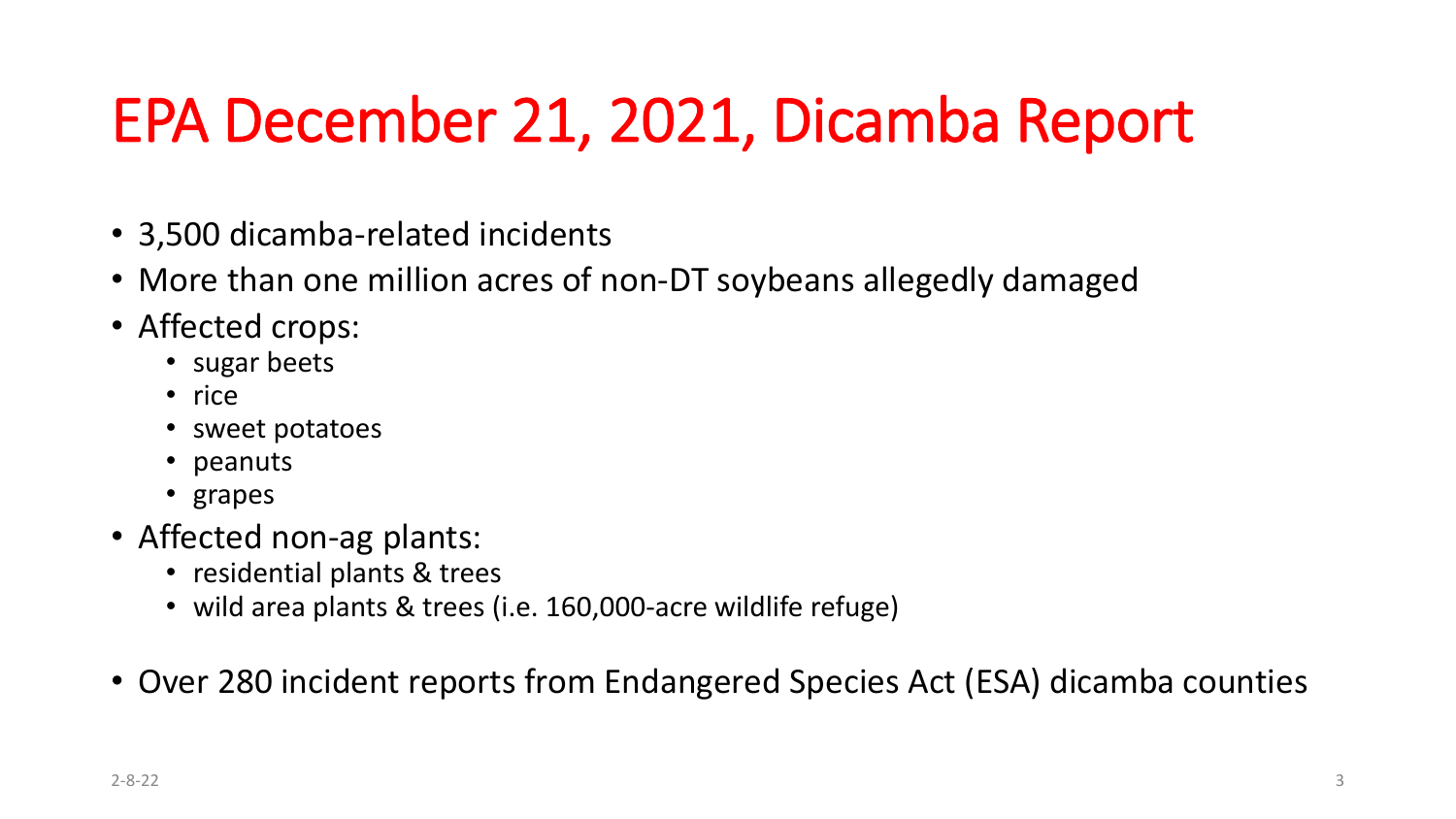### **EPA 2021 Report on Dicamba Incidents**

**https://www.epa.gov/ingredien ts-used-pesticide[products/dicamba-2021-report](https://www.epa.gov/ingredients-used-pesticide-products/dicamba-2021-report-dicamba-incidents)dicamba-incidents**

- [1.What is EPA doing now to evaluate over-the-top](https://www.epa.gov/ingredients-used-pesticide-products/dicamba-2021-report-dicamba-incidents#over-the-top)  dicamba registrations?
	- Can OTT dicamba be used to not pose unreasonable risks to non-target crops and plants, or to listed species & their critical habitats?
- [2.Why does EPA believe that 2021 incident reports may](https://www.epa.gov/ingredients-used-pesticide-products/dicamba-2021-report-dicamba-incidents#believe)  have been underreported?
- [3.What can farmers expect for the 2022 growing season?](https://www.epa.gov/ingredients-used-pesticide-products/dicamba-2021-report-dicamba-incidents#expect)
- [4.Can organizations proceed with the same dicamba](https://www.epa.gov/ingredients-used-pesticide-products/dicamba-2021-report-dicamba-incidents#proceed) trainings as last year?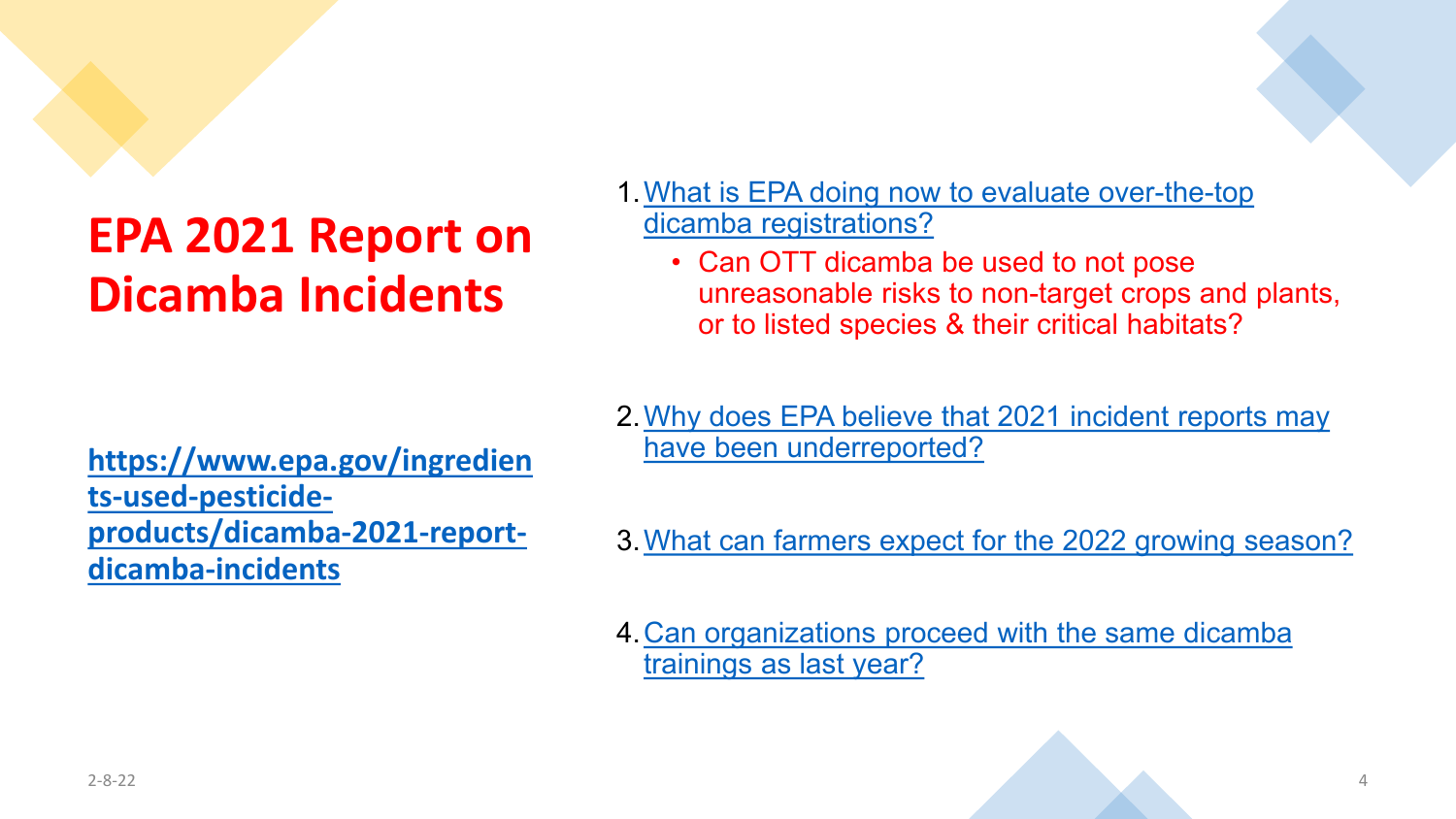### **OISC Drift Complaint Investigations**

| Year           | <b>Total Complaints</b> | <b>Dicamba</b> | $2,4-$ D     |
|----------------|-------------------------|----------------|--------------|
| 2005           | 30                      |                |              |
| 2006           | 35                      |                |              |
| 2007           | 54                      |                |              |
| 2008           | 95                      |                |              |
| 2009           | 62                      |                |              |
| 2010           | 69                      |                |              |
| 2011           | 64                      |                |              |
| 2012           | 68                      |                |              |
| 2013           | 108                     |                |              |
| 2014           | 100                     |                |              |
| 2015           | 83                      |                |              |
| 2016           | 90                      | 5(6%)          |              |
| 2017           | 233                     | 134 (57%)      |              |
| 2018           | 231                     | 158 (68%)      |              |
| 2019           | 344                     | 197 (57%)      | 59 (17%)     |
| 2020           | 231                     | 83 (36%)       | 49 (21%)     |
| 2-8-22<br>2021 | 195                     | 66 (33%)       | 5<br>42(21%) |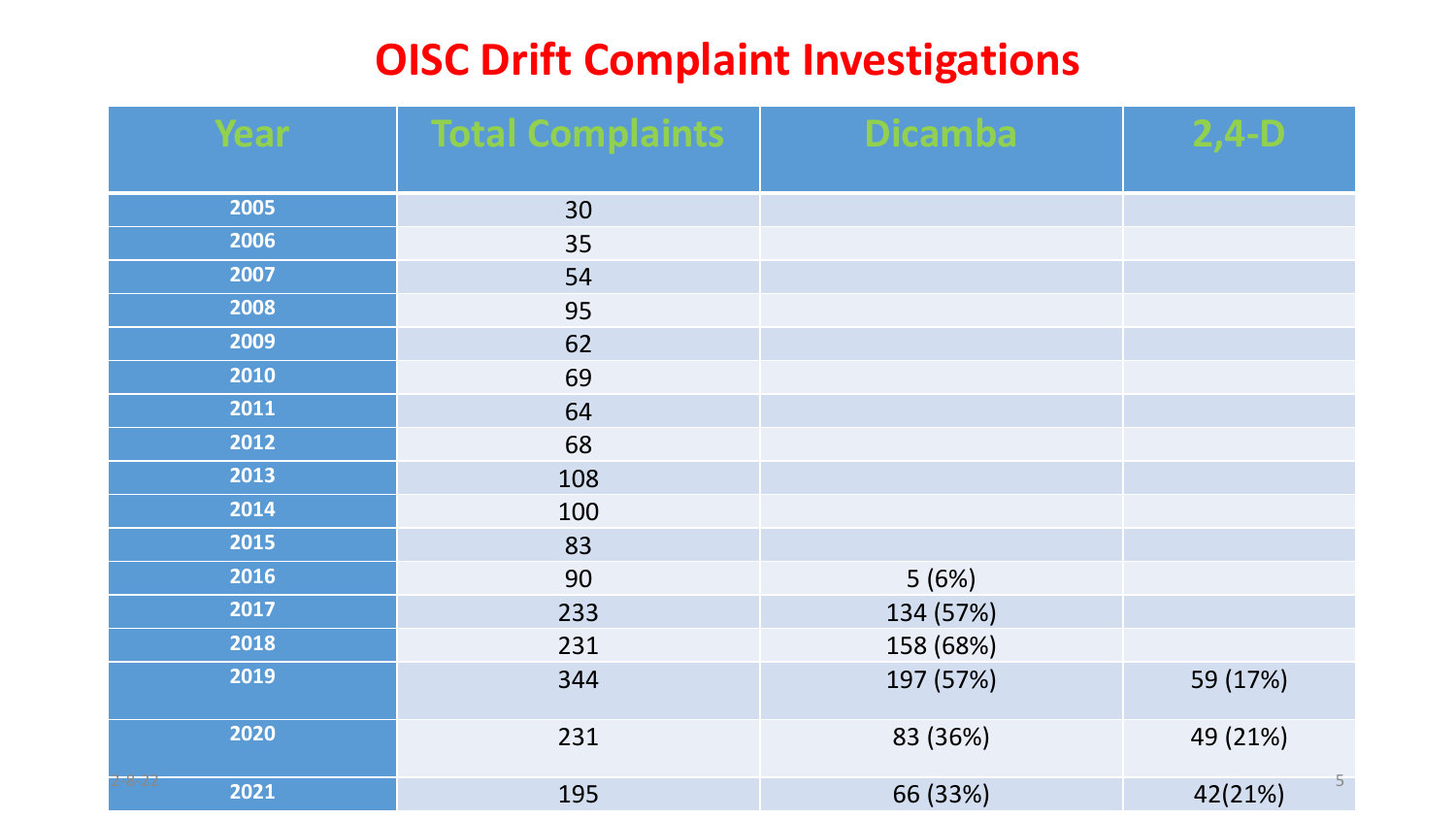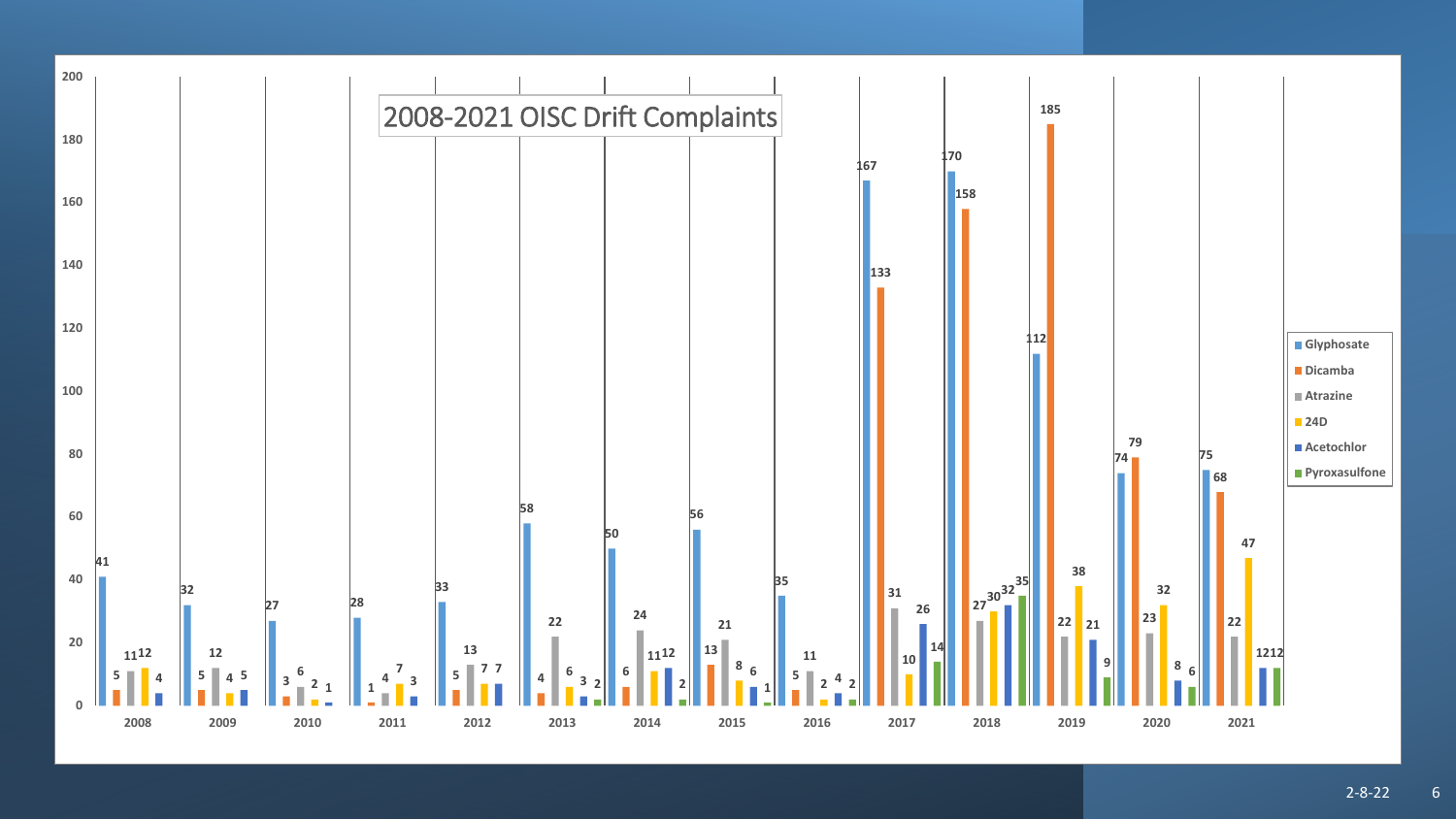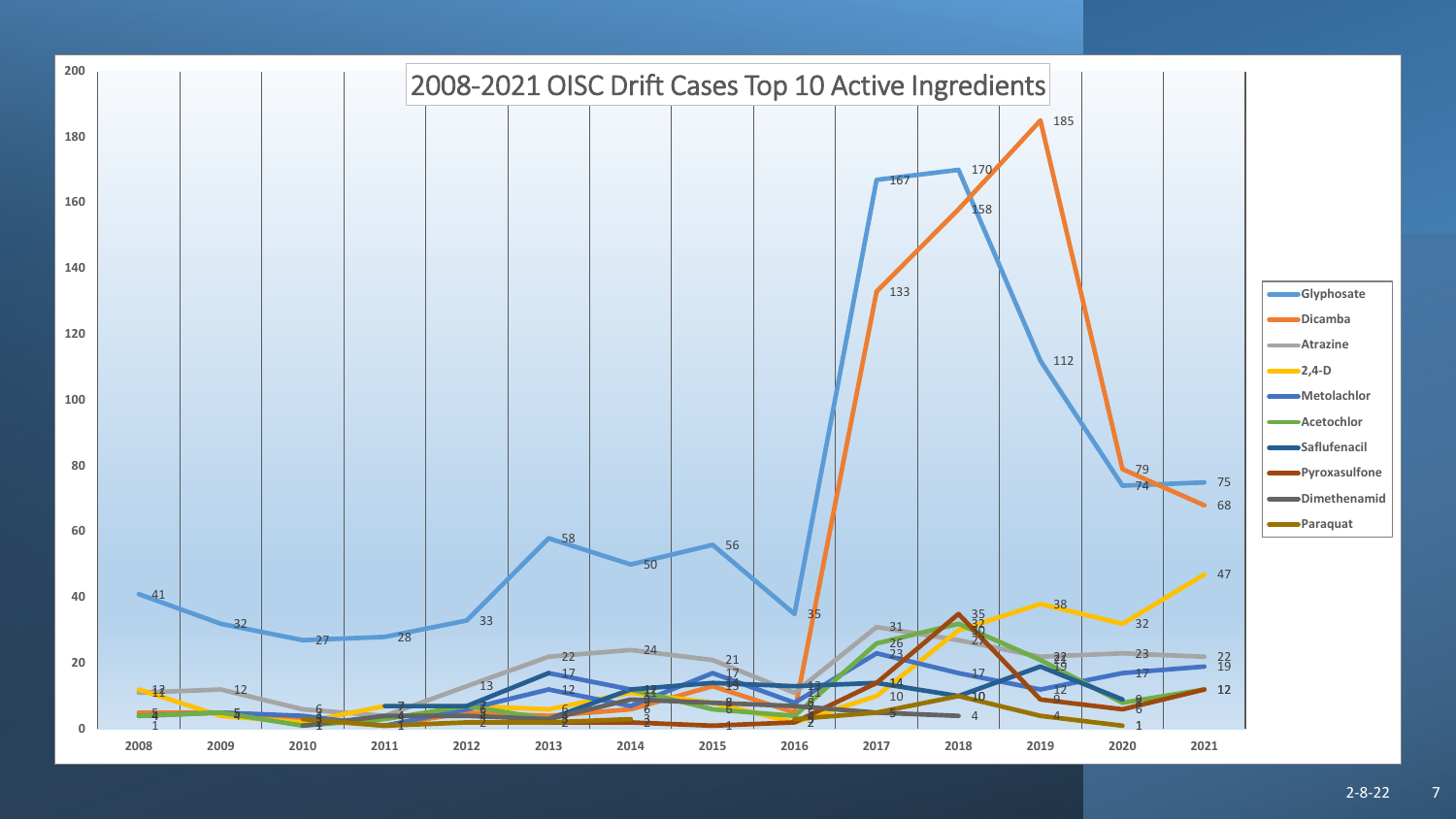### 2020 & 2021

IPRB established June 20<sup>th</sup> cut-off date thru HVH designation

IC 15-16-4-17…As used in this chapter, "highly volatile herbicide" means a herbicide that the board has determined to be capable of emitting vapors that may cause serious injury to desired plants by reason of movement of vapors from the area of application of the herbicide to areas inhabited by the desired plants.

IC 15-16-4-59(5)…A person may not use a highly volatile herbicide except on written permission by the state chemist.

2022…OISC recommends to leave the HVH designation & June  $20<sup>th</sup>$  cut-off date unchanged .